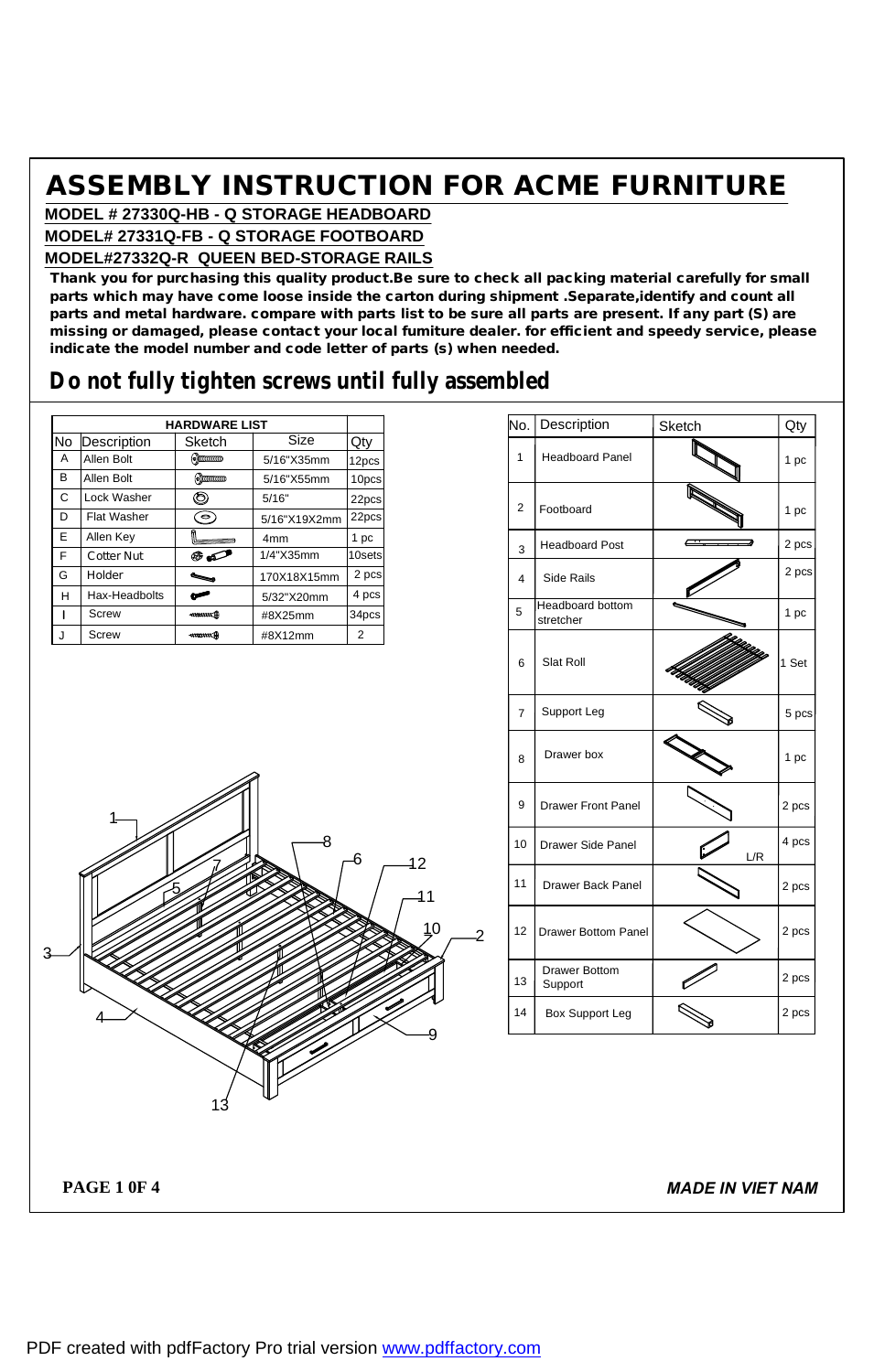**MODEL # 27330Q-HB - Q STORAGE HEADBOARD MODEL# 27331Q-FB - Q STORAGE FOOTBOARD**

#### **MODEL#27332Q-R QUEEN BED-STORAGE RAILS**

**Thank you for purchasing this quality product.Be sure to check all packing material carefully for small parts which may have come loose inside the carton during shipment .Separate,identify and count all** parts and metal hardware. compare with parts list to be sure all parts are present. If any part (S) are **missing or damaged, please contact your local fumiture dealer. for efficient and speedy service, please indicate the model number and code letter of parts (s) when needed.**

## **Do not fully tighten screws until fully assembled**

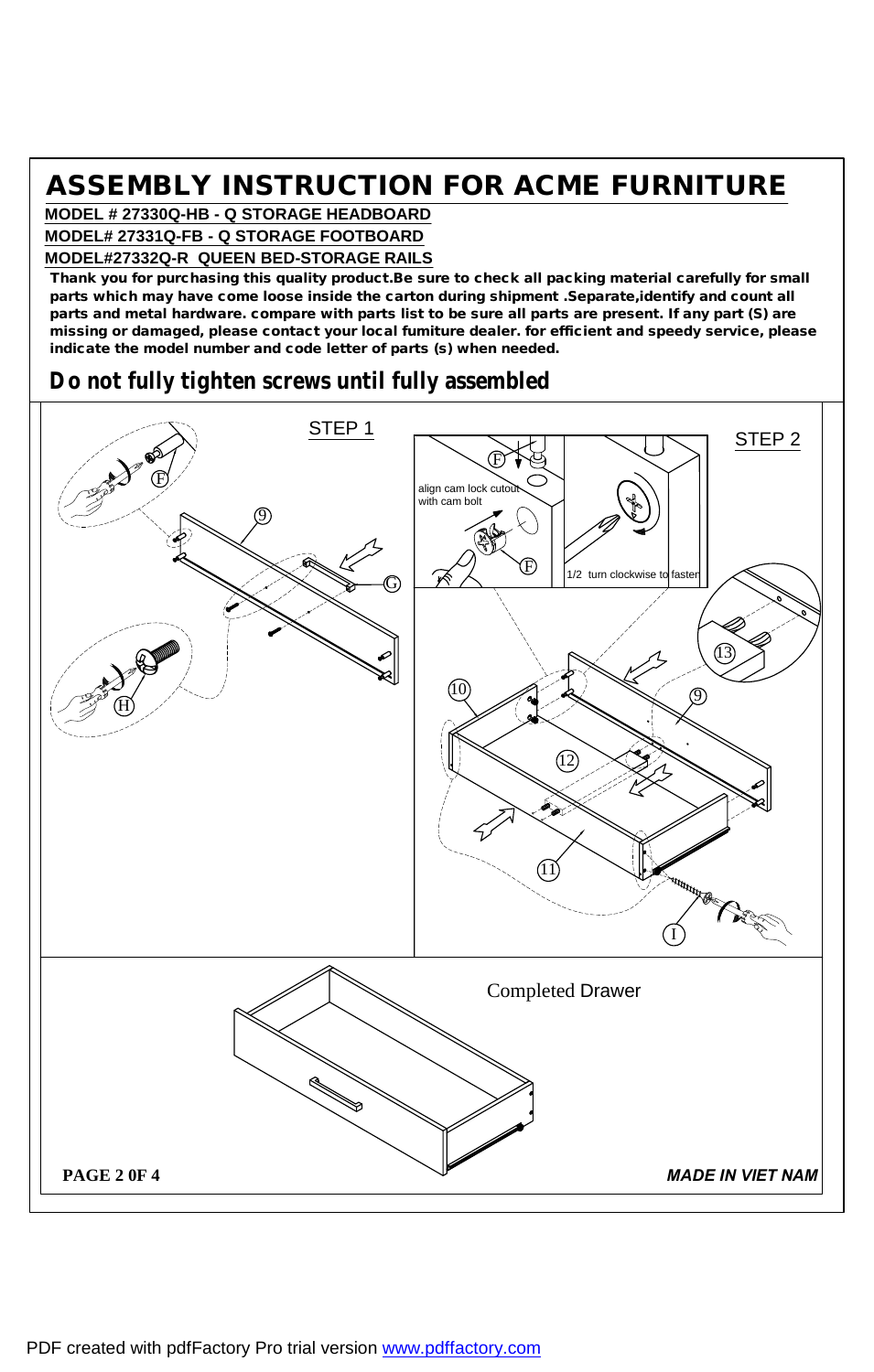**MODEL # 27330Q-HB - Q STORAGE HEADBOARD MODEL# 27331Q-FB - Q STORAGE FOOTBOARD**

#### **MODEL#27332Q-R QUEEN BED-STORAGE RAILS**

**Thank you for purchasing this quality product.Be sure to check all packing material carefully for small parts which may have come loose inside the carton during shipment .Separate,identify and count all** parts and metal hardware. compare with parts list to be sure all parts are present. If any part (S) are **missing or damaged, please contact your local fumiture dealer. for efficient and speedy service, please indicate the model number and code letter of parts (s) when needed.**

### **Do not fully tighten screws until fully assembled**